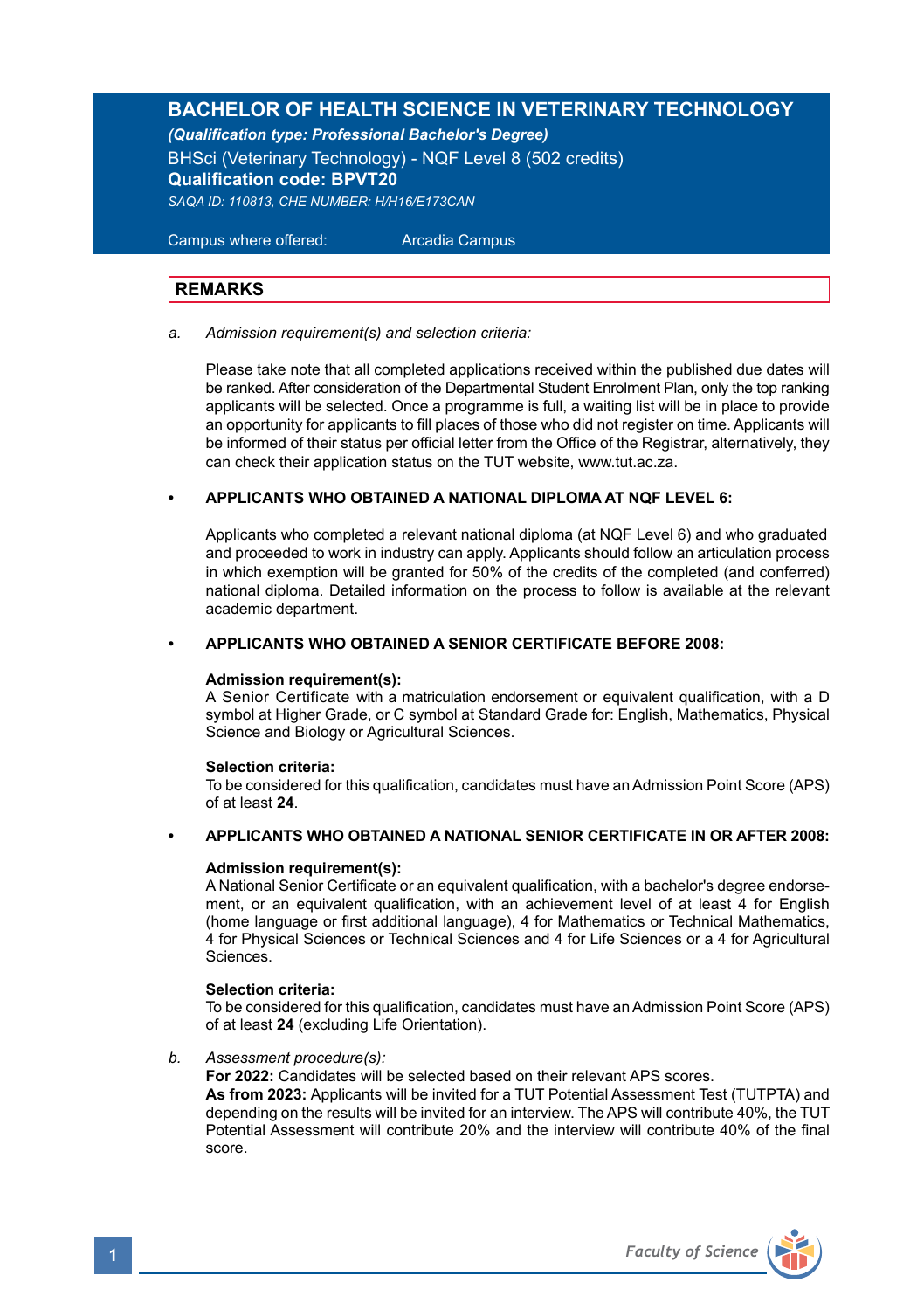- *c. Recognition of Prior Learning (RPL), equivalence and status:* See Chapter 30 of Students' Rules and Regulations.
- d*. Intake for the qualification:*  January only.
- *e. Presentation:*  Day classes.
- *f. Minimum duration:* Four years.
- *g. Exclusion and readmission:* See Chapter 2 of Students' Rules and Regulations.
- *h. Other requirements:* Students will be required to be vaccinated as required in the veterinary field.
- *i. Practicals:* 100% attendance is compulsory for all practical classes. Students must pass the practical component of a subject to obtain admission to sit for the examination.
- *j. Personal protective equipment:* Specific safety wear is compulsory in the practical laboratories.
- *k. Registration as a veterinary technologist:* Registration in the first year with the South African Veterinary Council (SAVC) as a veterinary technologist is compulsory. Registration must be renewed each year.

# **CURRICULUM**

| <b>FIRST YEAR</b>                                     |                                                                                                            |                          |                              |                               |  |
|-------------------------------------------------------|------------------------------------------------------------------------------------------------------------|--------------------------|------------------------------|-------------------------------|--|
| <b>CODE</b>                                           | <b>MODULE</b>                                                                                              | <b>NOF-L</b>             | <b>CREDIT</b>                | <b>PREREQUISITE MODULE(S)</b> |  |
| 11P105X                                               | <b>Communication for Academic</b><br>Purposes                                                              | (5)                      | (10)                         |                               |  |
| CPL105X                                               | <b>Computer Literacy</b>                                                                                   | (5)                      | (10)                         |                               |  |
| CVT105P                                               | Introduction to Clinical Veterinary<br>Technology I                                                        | (5)                      | (24)                         |                               |  |
| FLF125P                                               | Foundation Life Skills (block<br>module)                                                                   | (5)                      | (2)                          |                               |  |
| MAS105X                                               | Mathematics and Statistics I                                                                               | (5)                      | (12)                         |                               |  |
| <b>FIRST SEMESTER</b>                                 |                                                                                                            |                          |                              |                               |  |
| ANM115P<br>ANP <sub>115</sub> P<br>CHC115P<br>PHS115P | Animal Anatomy I<br>Animal Physiology I<br>Chemistry for Health Science I<br>Physics for Health Sciences I | (5)<br>(5)<br>(5)<br>(5) | (12)<br>(12)<br>(12)<br>(12) |                               |  |
| <b>SECOND SEMESTER</b>                                |                                                                                                            |                          |                              |                               |  |
| MBL115P<br>RPV115P                                    | Microbiology I<br>Research Principles I                                                                    | (5)<br>(5)               | (12)<br>(6)                  |                               |  |
| TOTAL CREDITS FOR THE FIRST YEAR:<br>124              |                                                                                                            |                          |                              |                               |  |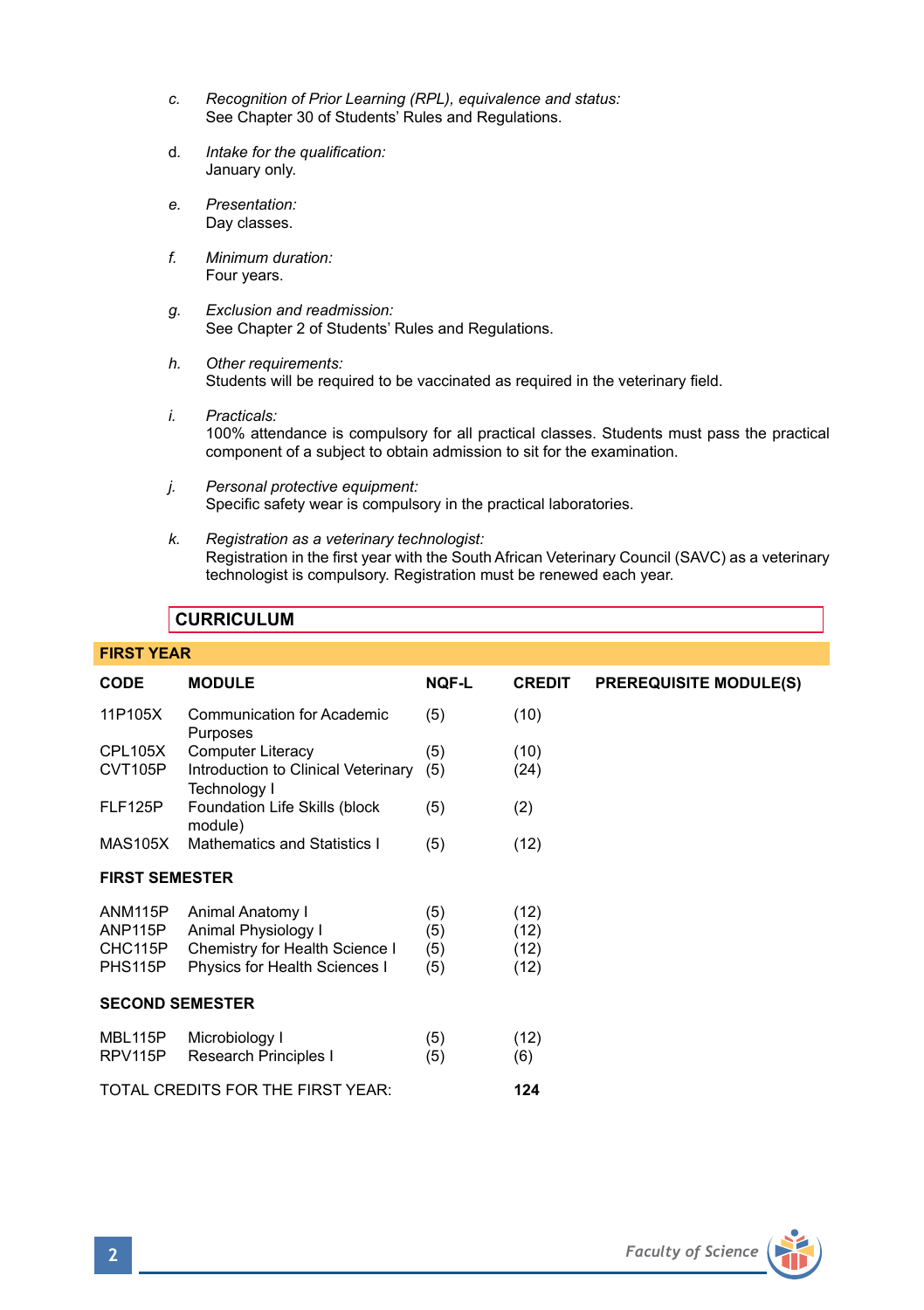# **SECOND YEAR**

Upon first registration, all modules must be taken concurrently. In the event of failing, non-completion and/or de-registration any of the modules in the second year, the following rule will apply:

Clinical Veterinary Technology II (CVT206P) and all remainder semester modules should be taken concurrently, or all semester modules must be passed before a student will be permitted to register for Clinical Veterinary Technology II (CVT206P).

| <b>CODE</b>                               | <b>MODULE</b>                           | <b>NOF-L</b> | <b>CREDIT</b> | <b>PREREQUISITE MODULE(S)</b>                                                                                                                                                                                       |  |  |
|-------------------------------------------|-----------------------------------------|--------------|---------------|---------------------------------------------------------------------------------------------------------------------------------------------------------------------------------------------------------------------|--|--|
| CVT206P                                   | Clinical Veterinary Technology II       | (6)          | (42)          | Animal Anatomy I<br>Animal Physiology I<br>Chemistry for Health Science I<br>Introduction to Clinical Veterinary<br>Technology I<br>Mathematics and Statistics I<br>Microbiology I<br>Physics for Health Sciences I |  |  |
| <b>FIRST SEMESTER</b>                     |                                         |              |               |                                                                                                                                                                                                                     |  |  |
| BCH216P<br><b>IMM216P</b>                 | <b>Biochemistry II</b><br>Immunology II | (6)<br>(6)   | (12)<br>(12)  | Chemistry for Health Science I<br>Animal Anatomy I<br>Animal Physiology I                                                                                                                                           |  |  |
| MBL216P                                   | Microbiology II                         | (6)          | (12)          | Microbiology I                                                                                                                                                                                                      |  |  |
| RPV216P                                   | Research Principles II                  | (6)          | (6)           | Research Principles I                                                                                                                                                                                               |  |  |
| VHT216P                                   | Veterinary Haematology II               | (6)          | (12)          | Animal Anatomy I<br>Animal Physiology I                                                                                                                                                                             |  |  |
| <b>SECOND SEMESTER</b>                    |                                         |              |               |                                                                                                                                                                                                                     |  |  |
| <b>HST216P</b>                            | Histology II                            | (6)          | (12)          | Animal Anatomy I<br>Animal Physiology I<br>Immunology II                                                                                                                                                            |  |  |
| SER216P                                   | Serology II                             | (6)          | (12)          |                                                                                                                                                                                                                     |  |  |
| TOTAL CREDITS FOR THE SECOND YEAR:<br>120 |                                         |              |               |                                                                                                                                                                                                                     |  |  |

### **THIRD YEAR**

**After completion of all second-year modules (except for Research Principles II). Research Principles III has a different prerequisite.** 

| <b>CODE</b> | <b>MODULE</b>                                                        | <b>NOF-L</b> | <b>CREDIT</b> | <b>PREREQUISITE MODULE(S)</b> |
|-------------|----------------------------------------------------------------------|--------------|---------------|-------------------------------|
| EMY307P     | Clinical Veterinary Technology III<br>in Entomology                  | (7)          | (18)          |                               |
| HMY307P     | Clinical Veterinary Technology III<br>in Helminthology               | (7)          | (18)          |                               |
| MCB307P     | Clinical Veterinary Technology III<br>in Molecular Biology           | (7)          | (24)          |                               |
| PZY307P     | Clinical Veterinary Technology III<br>in Protozoology                | (7)          | (18)          |                               |
| RPV307P     | Research Principles III                                              | (7)          | (6)           | Research Principles II        |
| VLY307P     | Clinical Veterinary Technology III<br>in Virology                    | (7)          | (18)          |                               |
| VRM307P     | Clinical Veterinary Technology III (7)<br>in Veterinary Microbiology |              | (18)          |                               |
|             | TOTAL CREDITS FOR THE THIRD YEAR:                                    |              | 120           |                               |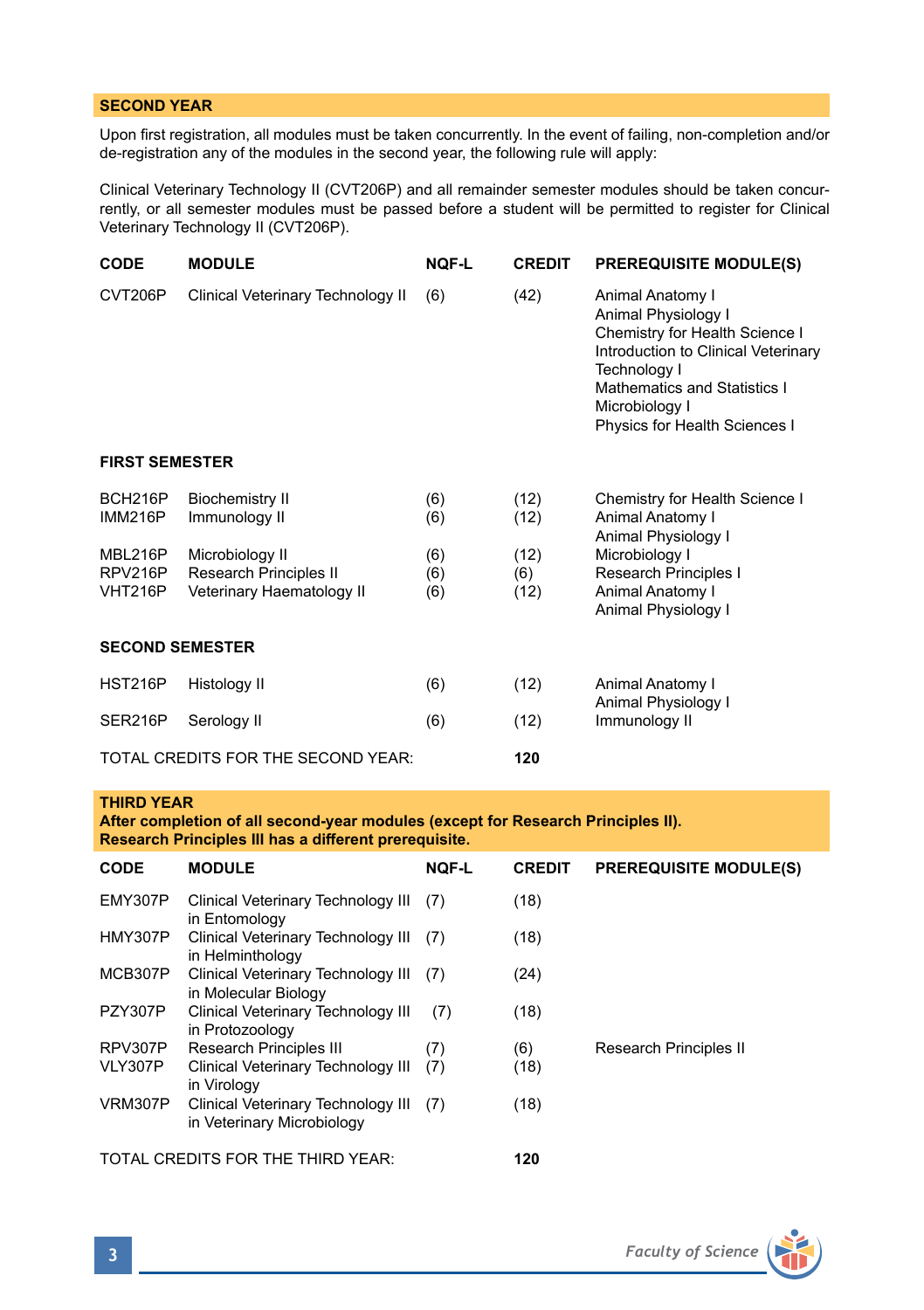# **FOURTH YEAR**

**After completion of all third-year modules (except for Research Principles III). Research Principles IV and Project has a different prerequisite.** 

| <b>CODE</b>                          | <b>MODULE</b>                                                 | <b>NOF-L</b> | <b>CREDIT</b> | <b>PREREQUISITE MODULE(S)</b> |
|--------------------------------------|---------------------------------------------------------------|--------------|---------------|-------------------------------|
| BTY408P                              | Clinical Veterinary Technology IV<br>in Bacteriology          | (8)          | (24)          |                               |
| LBT418P                              | Laboratory Management IV<br>(first-semester module)           | (8)          | (12)          |                               |
| MCB408P                              | Clinical Veterinary Technology IV (8)<br>in Molecular Biology |              | (24)          |                               |
| PAR408P                              | Clinical Veterinary Technology IV<br>in Parasitology          | (8)          | (24)          |                               |
| RPV408P                              | Research Principles IV and<br>Project                         | (8)          | (30)          | Research Principles III       |
| VLY408P                              | Clinical Veterinary Technology IV<br>in Virology              | (8)          | (24)          |                               |
| TOTAL CREDITS FOR THE FOURTH YEAR:   |                                                               |              | 138           |                               |
| TOTAL CREDITS FOR THE QUALIFICATION: |                                                               |              | 502           |                               |

# **MODULE INFORMATION (OVERVIEW OF SYLLABUS)**

The syllabus content is subject to change to accommodate industry changes. Please note that a more detailed syllabus is available at the Department or in the study guide that is applicable to a particular module. At time of publication, the syllabus content was defined as follows:

# **A**

# **ANIMAL ANATOMY I (ANM115P) 1 X 3-HOUR PAPER**

*(Module custodian: Department of Biomedical Sciences)*

This module prepares the student to acquire an informed understanding of the basic principles of structure and form of animals to include definitions, characteristics of the different types of cells, tissues, organ systems, organisms, the systems' apparatus and the comparative morphology of animals of different classes. (Total notional time: 120 hours)

## **ANIMAL PHYSIOLOGY I (ANP115P) 1 X 3-HOUR PAPER**

*(Module custodian: Department of Biomedical Sciences)*

This module prepares the student to acquire an informed understanding of the basic principles of concepts and theories including functions of the body and its constituent parts, the biophysical and biochemical processes of cells, muscles, organs and organ systems. (Total notional time: 120 hours)

### **B**

# **BIOCHEMISTRY II (BCH216P)** 1 X 3-HOUR PAPER

# *(Module custodian: Department of Biomedical Sciences)*

This module prepares the student to acquire detailed knowledge and understanding of the fundamental and specialised aspects of Biochemistry and Biological Chemistry in the field of Veterinary Technology. The student will gain knowledge of structural biochemistry, reagent preparation, cellular processes, laboratory automation and analytical techniques to offer solutions to simple and complex problems and answer routine diagnostic questions related to the field of Veterinary Technology. (Total notional time: 120 hours)

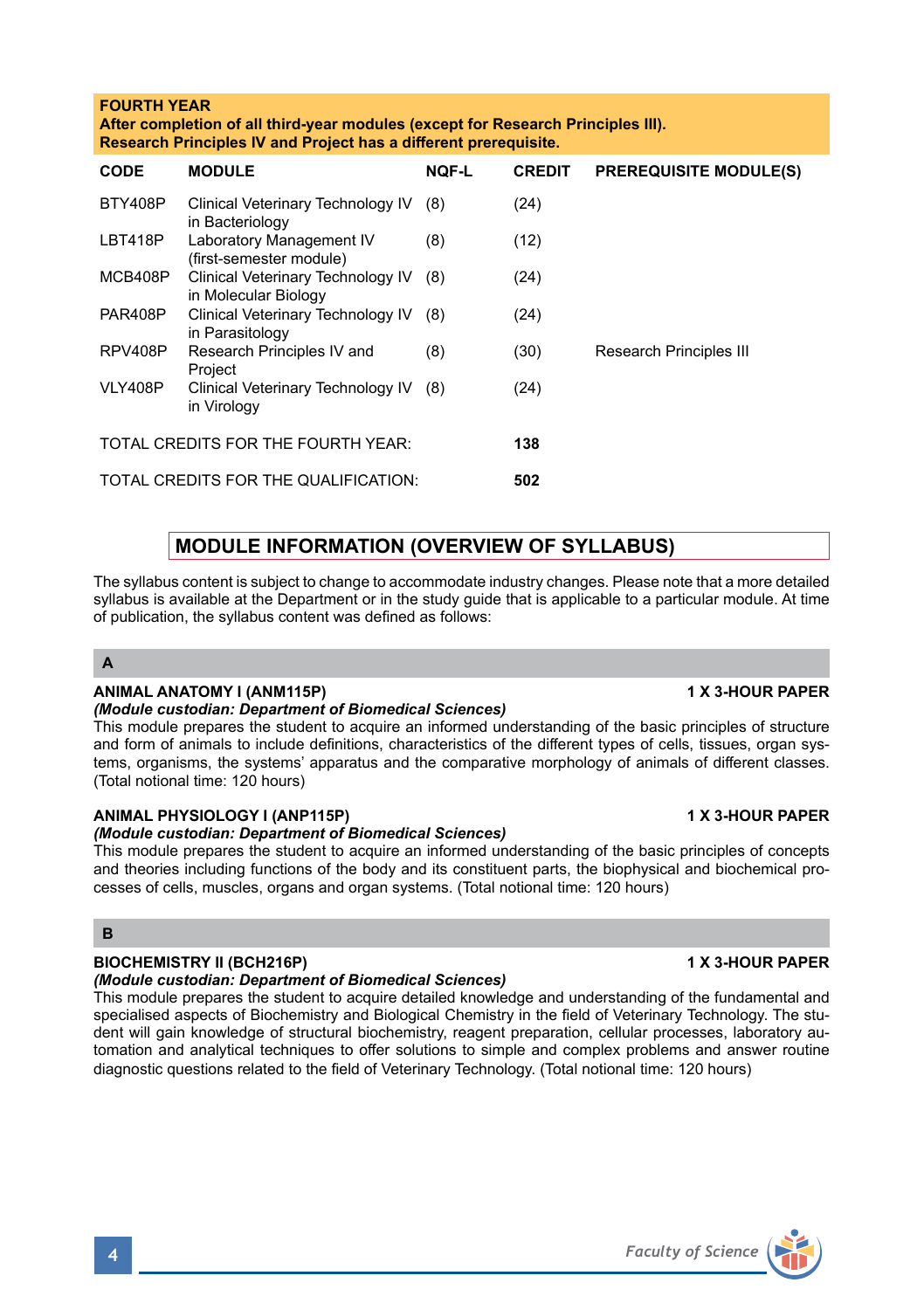**C**

#### **CHEMISTRY FOR HEALTH SCIENCES I (CHC115P) 1 X 3-HOUR PAPER** *(Module custodian: Department of Chemistry)*

The student will be able to apply his/her knowledge of atomic theory, nomenclature, stoichiometry, chemical equilibrium, organic chemistry and gases and liquids to basic chemistry related problems. Upon completion, the student will be able to discuss fundamental concepts in chemistry and do related calculations. (Total notional time: 120 hours)

# **CLINICAL VETERINARY TECHNOLOGY II (CVT206P) CONTINUOUS ASSESSMENT**

## *(Module custodian: Department of Biomedical Sciences)*

This module prepares the student to acquire an informed understanding of principles of methods, techniques and procedures in biochemistry, microbiology, haematology, immunology, serology and histology. The student will be able to demonstrate the ability to identify, define and evaluate routine and new calculations and scientific problems in the respective disciplines. Through this module, students will obtain the ability to integrate aspects of theoretical knowledge and methodology to the application thereof in the different disciplines' laboratory fields. (Total notional time: 420 hours)

### **CLINICAL VETERINARY TECHNOLOGY III IN ENTOMOLOGY (EMY307P) 1 X 3-HOUR PAPER** *(Module custodian: Department of Biomedical Sciences)*

This module prepares the student to be able to demonstrate integrated knowledge of the arthropod morphology, taxonomic classification, ecology, epidemiology, pathogen transmission and zoonotic significance to effectively choose and apply appropriate diagnosis, prevention, biochemical control and eradication strategies. Furthermore, the student will be able to demonstrate the ability to apply advanced knowledge of various principles and methods in evaluating and selecting the appropriate identification and diagnostic tools and techniques for diagnosis of parasitic arthropods and related infections. (Total notional time: 180 hours)

### **CLINICAL VETERINARY TECHNOLOGY III IN HELMINTHOLOGY (HMY307P) 1 X 3-HOUR PAPER** *(Module custodian: Department of Biomedical Sciences)*

This module prepares the student to be able to demonstrate integrated knowledge of the helminth morphological characteristics, taxonomic classification, ecology, epidemiology and zoonotic significance to effectively choose and apply appropriate control and eradication strategies. (Total notional time: 180 hours)

# **CLINICAL VETERINARY TECHNOLOGY III IN MOLECULAR BIOLOGY (MCB307P) 1 X 3-HOUR PAPER** *(Module custodian: Department of Biomedical Sciences)*

This module prepares the students to acquire integrated knowledge, understanding and the application of biology on a molecular level including the structure, function, and makeup of biologically important macromolecules such as DNA, RNA, and proteins. Molecular biology explores cells, their characteristics, parts, and chemical processes. Students will gain the ability to select and apply techniques, methods and procedures in order to perform clinical laboratory procedures/tests pertaining to the molecular biology discipline. (Total notional time: 240 hours)

# **CLINICAL VETERINARY TECHNOLOGY IV IN MOLECULAR 1 X 3-HOUR PAPER BIOLOGY (MCB408P)**

# *(Module custodian: Department of Biomedical Sciences)*

This module prepares students to acquire forefront knowledge of the fundamental aspects of Molecular Biology in the field of Veterinary Technology and biological research. Students will be able to apply their knowledge of techniques such as PCR, gene cloning, gene sequencing, laboratory automation and molecular biologybased analytical techniques to offer solutions to simple and complex problems and answer routine diagnostic questions related to the field of Veterinary Technology. (Total notional time: 240 hours)

#### **CLINICAL VETERINARY TECHNOLOGY III IN PROTOZOOLOGY (PZY307P) 1 X 3-HOUR PAPER** *(Module custodian: Department of Biomedical Sciences)*

This module prepares the student to be able to demonstrate integrated knowledge of protozoan morphological characteristics, taxonomic classification, ecology, epidemiology and zoonotic significance to effectively choose and apply appropriate control and eradication strategies. (Total notional time: 180 hours)

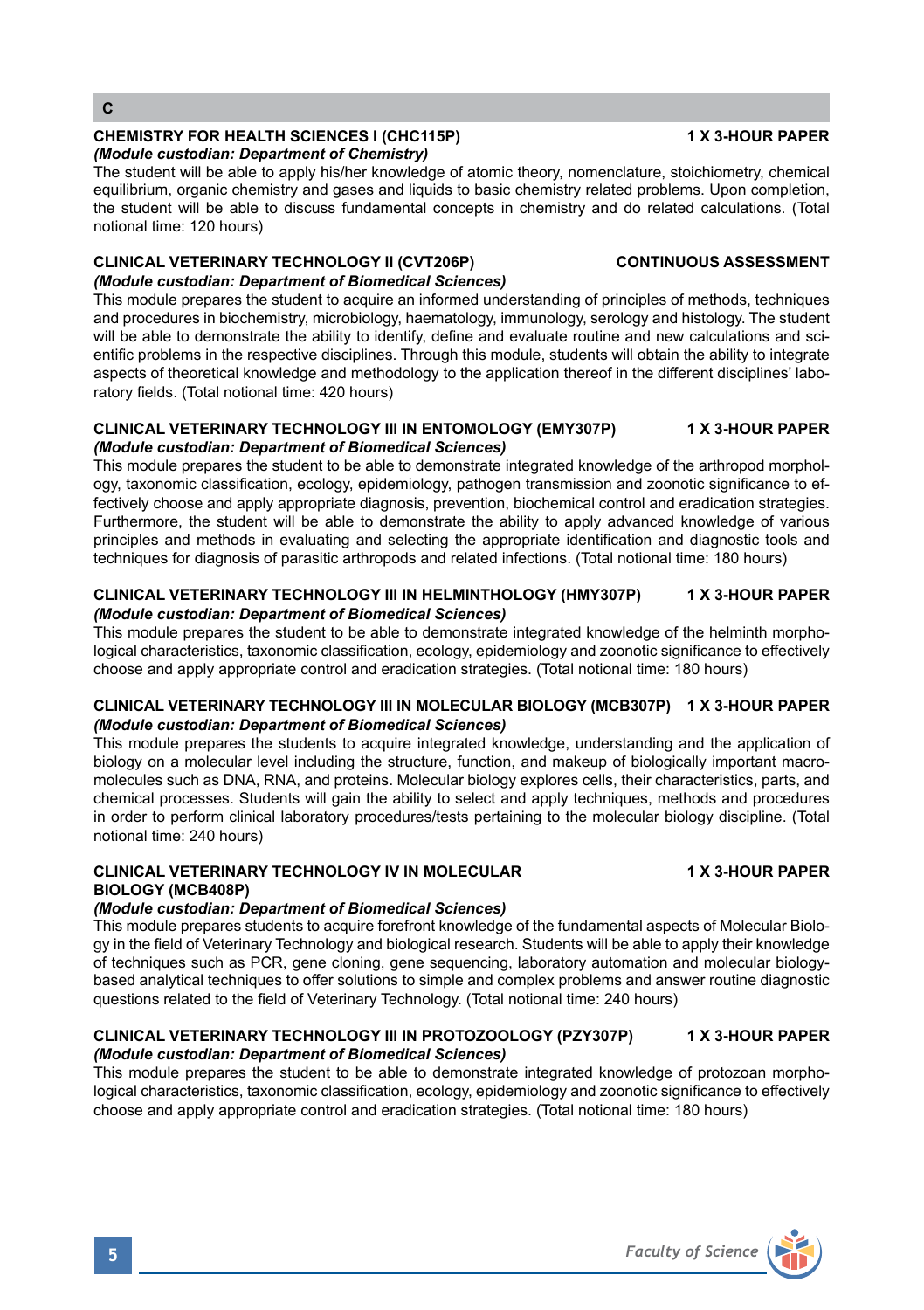# **CLINICAL VETERINARY TECHNOLOGY III IN VIROLOGY (VLY307P) 4X 3-HOUR PAPER**

#### *(Module custodian: Department of Biomedical Sciences)*

This module prepares students to integrate the acquired in depth theoretical knowledge and understanding of the concepts and theories of virology with the clinical laboratory practice environment through a structured and managed work–integrated learning programme. (Total notional time: 180 hours)

#### **CLINICAL VETERINARY TECHNOLOGY IV IN VIROLOGY (VLY408P) 1 X 3-HOUR PAPER**  *(Module custodian: Department of Biomedical Sciences)*

This module prepares students to acquire in-depth and analysed theoretical knowledge and understanding of the concepts and theories related to specific Single- and Double-stranded RNA, and DNA viruses and their presence in the veterinary environment, as well as the application of knowledge in clinical laboratory practice through a structured and managed Work-Integrated Learning programme. Students will gain the ability to select and apply a range of techniques, methods and procedures in order to perform clinical laboratory procedures/tests pertaining to single- and double-stranded RNA, and DNA viruses. (Total notional time: 240 hours)

#### **CLINICAL VETERINARY TECHNOLOGY III IN VETERINARY 1 ASSESSION CLINICAL VETERINARY MICROBIOLOGY (VRM307P)**

### *(Module custodian: Department of Biomedical Sciences)*

This module prepares students to integrate the acquired in depth theoretical knowledge and understanding of the concepts and theories of microbiology with the clinical laboratory practice environment through a structured and managed Work-Integrated Learning programme. Students will gain the ability to select and apply technology-driven standard operating procedures, clinical veterinary laboratory techniques, and methods to perform diagnostic tests pertaining to the microbiology discipline. (Total notional time: 180 hours)

#### **CLINICAL VETERINARY TECHNOLOGY IV IN BACTERIOLOGY (BTY408P) 1 X 3-HOUR PAPER** *(Module custodian: Department of Biomedical Sciences)*

This module prepares the student to acquire in-depth theoretical knowledge, as well as the necessary applied skills to select methods and techniques to accurately perform diagnostic laboratory tests within the scope of Veterinary Technology. It will also prepare the students to be able to select procedures/techniques that will assist to examine and illustrate knowledge and understanding of the isolation of bacteria and fungi of veterinary importance and diagnostic problems through critical and innovative thinking being responsible and independent in decision-making and application of basic and advanced scientific techniques within the field of Veterinary Technology practice. (Total notional time: 240 hours)

#### **CLINICAL VETERINARY TECHNOLOGY IV IN PARASITOLOGY (PAR408P) 1 X 3-HOUR PAPER**  *(Module custodian: Department of Biomedical Sciences)*

This module prepares the student to acquire an in depth understanding and integration of the basic and advanced principles of parasitology including definitions, characteristics, parasite host interaction, epidemiology, methods of diagnosis, control and possible eradication strategies of parasites of veterinary, economic and zoonotic significance. (Total notional time: 240 hours)

# **COMMUNICATION FOR ACADEMIC PURPOSES (11P105X) 1 X 3-HOUR PAPER**

# *(Module custodian: Office of the Executive Dean)*

A workable knowledge of English is an essential skill for any graduate who is required to conduct themselves successfully in a professional working environment. This module will equip students with the competencies required to compose a selection of written texts related to communicating both internally and externally within a professional environment. In addition, the module includes strategies that are essential for the effective communication in various situations, including small groups to avoid unproductive conflict, a multicultural context, etc. (Total notional time: 100 hours)

# **COMPUTER LITERACY (CPL105X)** CONTINUOUS ASSESSMENT

### *(Module custodian: End User Computing Unit)*

This module provides students with foundational knowledge in computing fundamentals, essential digital skills in key applications based on MS Office Suite and network basics (i.e. MS Outlook and Internet). Online exams are mapped with End-User Computing: SAQA 49077 (61591) Core Element as well as Internet and Computing Core Certification (IC3). (Total notional time: 100 hours)

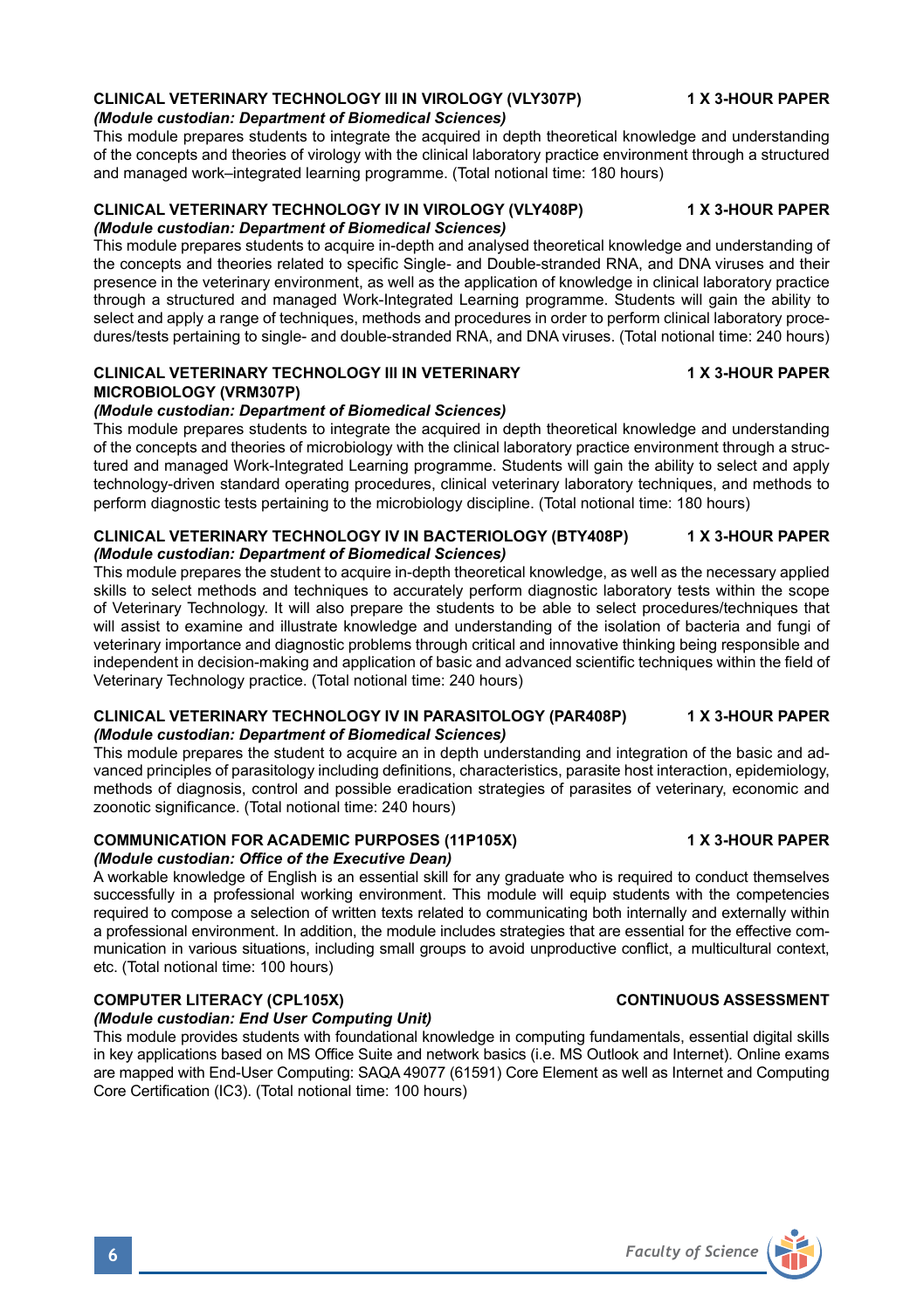#### **FOUNDATION LIFE SKILLS (FLF125P) CONTINUOUS ASSESSMENT**

#### *(Module custodian: Directorate of Student Development and Support)*

Personal, socio-emotional and academic skills development for students in higher education. This module includes 1. Intra- and interpersonal skills (e.g. emotional intelligence, relationships, and conflict management); 2. General study skills (e.g. time management, goal setting, learning styles); 3. Health and wellness (e.g. HIV/ AIDS, GBV issues, substance abuse); 4. Student life and adjustment (e.g. identity development, adjusting to a higher education environment); and 5. Financial management. (Total notional time: 20 hours)

# **H**

### **HISTOLOGY II (HST216P)** 1 X 3-HOUR PAPER

#### *(Module custodian: Department of Biomedical Sciences)*

This module introduces the student to the fundamental safety practices and instrumentation used in the routine histology laboratory and provides knowledge and skills in histological techniques of tissue collection, accessing, grossing, decalcification, fixation, processing, embedding, microtomy, staining and mounting. The student will be able to apply his/her knowledge of histological techniques to process samples until obtaining stained microscope slides for diagnostic purposes. (Total notional time: 120 hours)

#### **I**

### **IMMUNOLOGY II (IMM216P) 1 X 3-HOUR PAPER**

#### *(Module custodian: Department of Biomedical Sciences)*

This module prepares learning to acquire detailed knowledge and understanding of the structure and function of the immune system, innate and acquired immunity, as well as the application of laboratory techniques involving the interaction of antigens with antibodies required in the veterinary laboratory environment. The student will master the ability to demonstrate and apply his/her knowledge and understanding of the fundamental principles and concepts of Immunology, as well as how knowledge of the biological mechanisms evolved and manifest in the pathogenesis of other related diseases in an organism. (Total notional time: 120 hours)

# **INTRODUCTION TO CLINICAL VETERINARY CONTINUOUS ASSESSMENT TECHNOLOGY I (CVT105P)**

#### *(Module custodian: Department of Biomedical Sciences)*

This module equips students with pre-requisite knowledge in preparation to the clinical environment of the Veterinary Technology Profession, including its code and ethics, laboratory and personnel safety and witnessing of laboratory test methods, techniques and procedures. Students should furthermore familiarise themselves with key terms used in quality control as well as guidance when reporting notifiable diseases as well as rules in the use of animals in laboratories. (Total notional time: 240 hours)

### **L**

#### **LABORATORY MANAGEMENT IV (LBT418P) CONTINUOUS ASSESSMENT** *(Module custodian: Department of Biomedical Sciences)*

The purpose of this module is to provide students with standard operational management of veterinary laboratories, as well as their financial and human resources. Furthermore, this module introduces students to Quality Management Systems which is necessary as more Veterinary Laboratories are becoming Quality Assured. (Total notional time: 120 hours)

### **M**

#### **MATHEMATICS AND STATISTICS I (MAS105X)** 1 X 3-HOUR PAPER *(Module custodian: Department of Mathematics and Statistics)*

#### Numerical computations, mensuration, equations, functions, descriptive statistics, linear regression and curve fitting. (Total notional time: 120 hours)

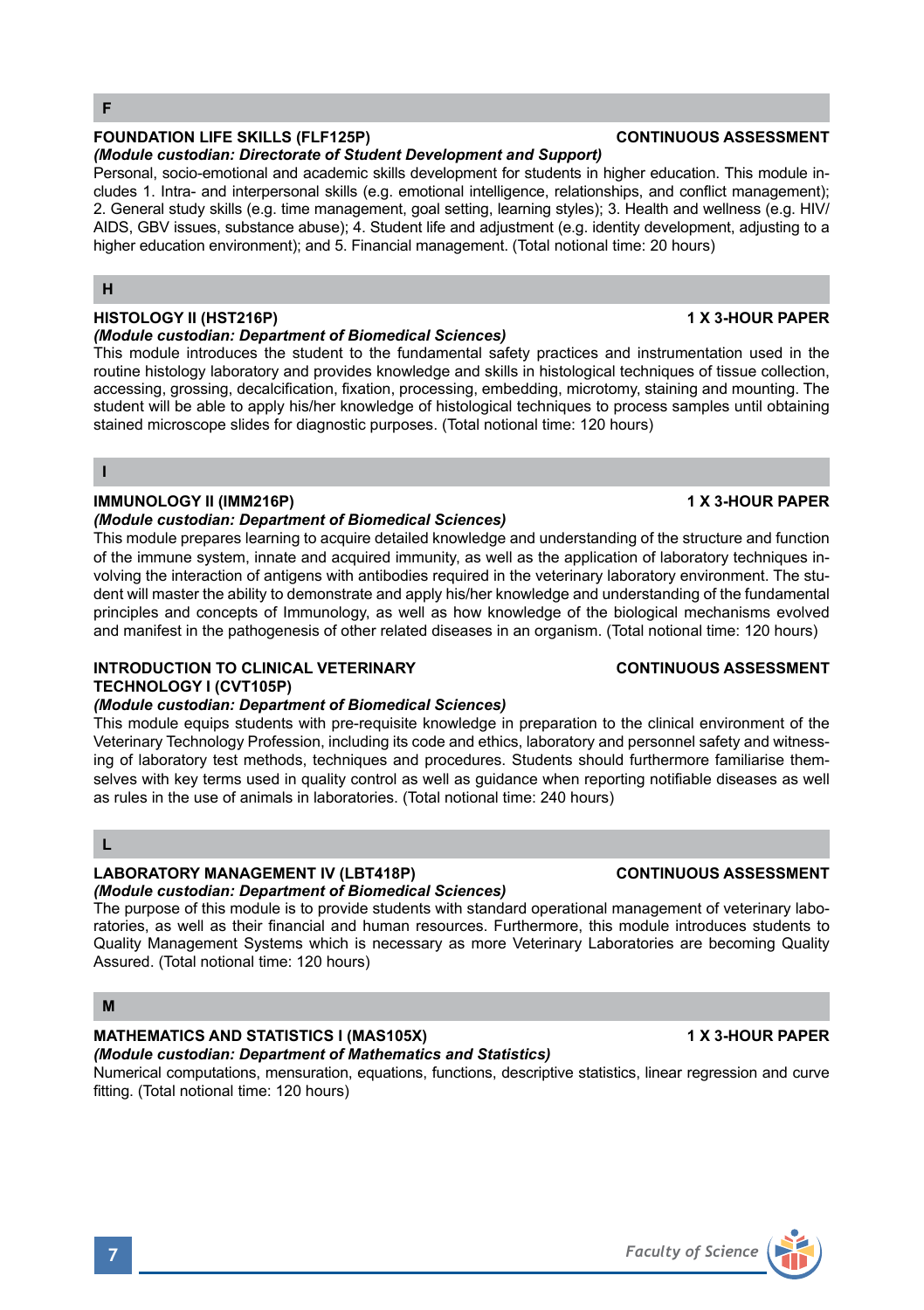# **MICROBIOLOGY I (MBL115P) 1 X 3-HOUR PAPER**

#### *(Module custodian: Department of Biotechnology and Food Technology)*

This module prepares the student to understand the role of microorganisms and their importance in the field of Microbiology. It is therefore suitable for continuing specialisation by reiterating general microbiology concepts and a systematic understanding of the diversity of microorganisms in terms of their morphology, physiology and their behaviour as they interact with the components of their habitats. This module will contribute to the preparation of technologists to perform microbiological techniques applicable to, water, food, soil and the medical and veterinary fields. (Total notional time: 120 hours)

#### **MICROBIOLOGY II (MBL216P)** 1 X 3-HOUR PAPER

## *(Module custodian: Department of Biomedical Sciences)*

This module prepares the student to be able to apply detailed knowledge of microbiology to be knowledgeable in the field of veterinary technology. The student will be able to apply and evaluate his/her knowledge of principles, procedures and correlation for diagnostic testing and organ-specific function testing for microbiology for the purpose to attain practical and professional competence in the workplace. Furthermore, through the integration of the theoretical and practical component of this module, the student will acquire knowledge, skills, and values in a practical laboratory environment to manage him/herself on an elevated professional level, as well as the awareness to take responsibility for the learning of others in a professional career environment, contributing to an informed and highly skilled veterinary technologist. (Total notional time: 120 hours)

#### **P**

#### **PHYSICS FOR HEALTH SCIENCES I (PHS115P) 1 X 3-HOUR PAPER** *(Module custodian: Department of Physics)*

This module is aimed at enhancing student knowledge in fundamental concepts in mechanics, mechanical properties of fluids, thermal properties of matter, general and geometrical properties of waves, static electricity and electric circuits and their applications thereof. (Total notional time: 120 hours)

#### **R**

#### **RESEARCH PRINCIPLES I (RPV115P) CONTINUOUS ASSESSMENT**

#### *(Module custodian: Department of Biomedical Sciences)*

This module prepares the student to acquire an informed understanding of the basic principles of research and academic writing to include definitions, characteristics, as well as the concepts of scholarly writing, scholarly literature, the methodologies and designs. The student will be able to demonstrate the ability to select and apply the correct academic writing principles, citation methods, and procedures in order to avoid any form of plagiarism. Through this module, students will obtain the ability to integrate aspects of research principles and methodology in their field of study. Relevance of research is in line with national needs and biomedical ethical policies and procedures, and suitable resources need to be critically evaluated and used to facilitate the research project on postgraduate level. (Total notional time: 60 hours)

### **RESEARCH PRINCIPLES II (RPV216P) CONTINUOUS ASSESSMENT**

# *(Module custodian: Department of Biomedical Sciences)*

This module prepares the student to demonstrate detailed understanding and knowledge of the main areas of research principles and the ability to apply concepts, principles and theories related to the framework of a research proposal, the different research methodologies and designs, as well as data collection principles, analysis, reliability, validity, rigour, trustworthiness, budget and funding. Through this module, the student will demonstrate understanding of the research problem and objectives within the context of a particular research methodology, as well as the ability to evaluate, select and apply the optimal sampling procedures, data collection principles relevant to a research methodology and design. Knowledge and the ability to analyse, synthesise, and evaluate information from different sources of scholarly academic information, including definitions, criteria, purposes, questionnaire designs, data collection principles and methods for the application during the research process will be obtained in preparation to the next level of research principles and procedures to follow. (Total notional time: 60 hours)